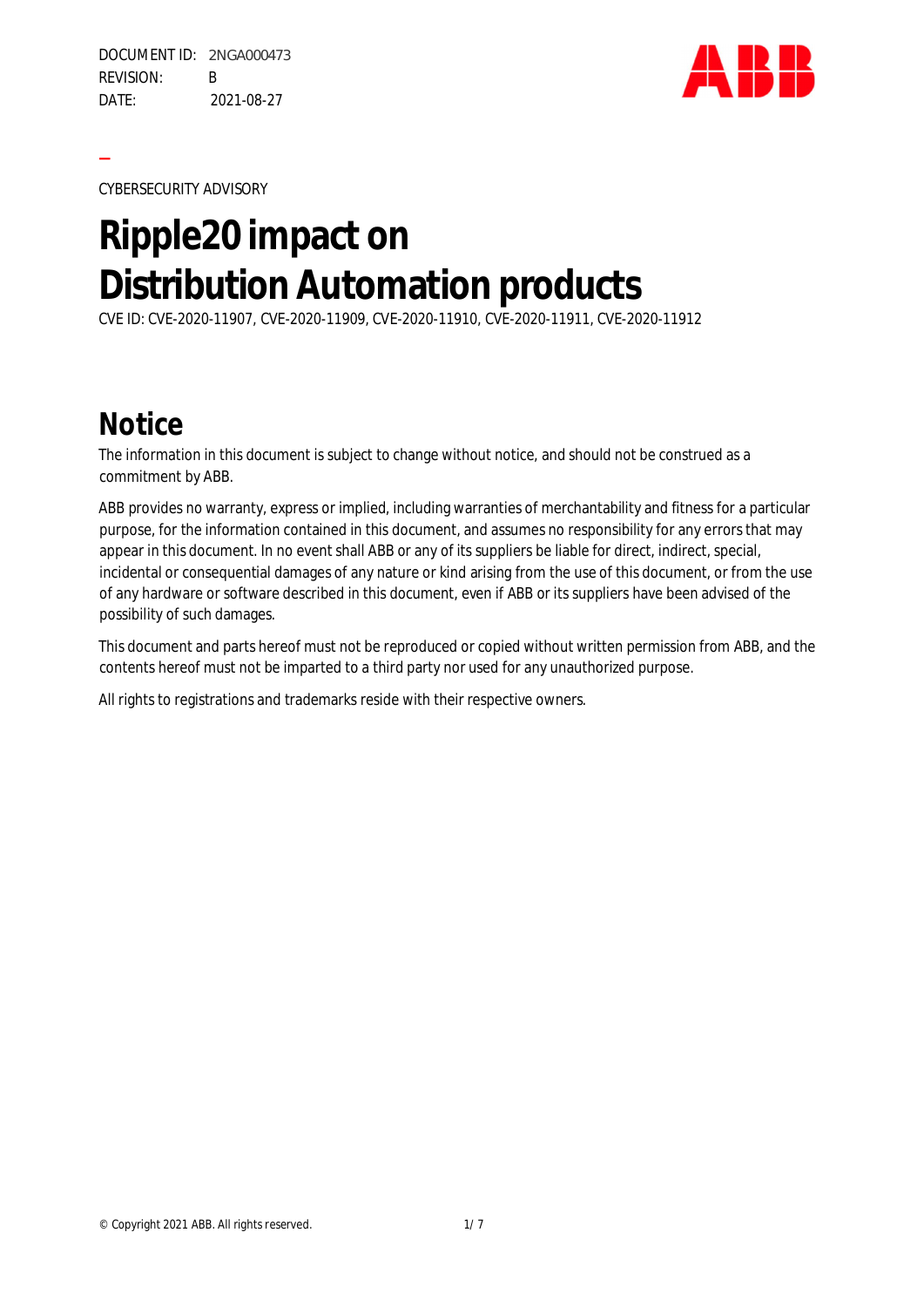

# **Affected products**

| Product type                            | <b>Products and Affected Versions</b>                            |
|-----------------------------------------|------------------------------------------------------------------|
| <b>Protection and Control</b><br>Relays | 611 series: All existing versions prior to 2.0.4.                |
|                                         | REF615 IEC 1.0: All existing firmware versions                   |
|                                         | REF615 ANSI 1.0: All existing firmware versions                  |
|                                         | REF615 IEC 1.1: All existing firmware versions                   |
|                                         | RED615 IEC 1.1: All existing firmware versions                   |
|                                         | REF615 ANSI 1.1: All existing firmware versions                  |
|                                         | 615 series IEC 2.0: All existing firmware versions               |
|                                         | 615 series CN 2.0: All existing firmware versions                |
|                                         | 615 series ANSI 2.0: All existing firmware versions              |
|                                         | 615 series 3.1 CN: All existing firmware versions                |
|                                         | 615 series IEC 3.0: All existing versions prior to 3.0.10        |
|                                         | 615 series CN 3.0: All existing firmware versions                |
|                                         | 615 series IEC 4.0: All existing versions prior to 4.0.7         |
|                                         | 615 series ANSI 4.0: All existing firmware versions              |
|                                         | 615 series IEC 4.0 FP1: All existing versions prior to 4.1.8     |
|                                         | 615 series CN 4.0 FP1: All existing versions prior to 4.1.7      |
|                                         | 615 series ANSI 4.0 FP1: All existing firmware versions          |
|                                         | 615 series ANSI 4.0 FP2: All existing firmware versions          |
|                                         | 615 series IEC 5.0: All existing versions prior to 5.0.15        |
|                                         | 615 series IEC 5.0 FP1: All existing versions prior to 5.1.19    |
|                                         | 615 series CN 5.0 FP1: All existing versions prior to 5.1.1      |
|                                         | 615 series ANSI 5.0 FP1: All existing versions prior to 5.1.2    |
|                                         | RER620: All existing firmware versions                           |
|                                         | 620 series IEC/CN 2.0: All existing versions prior to 2.0.12     |
|                                         | 620 series IEC/CN 2.0 FP1: All existing versions prior to 2.1.13 |
|                                         | 620 series ANSI: All existing versions prior to 2.0.3            |
|                                         | REX640 PCL1: All existing versions prior to 1.0.6                |
|                                         | REX640 PCL2: All existing versions prior to 1.1.2                |
|                                         | REF615R: All existing firmware versions                          |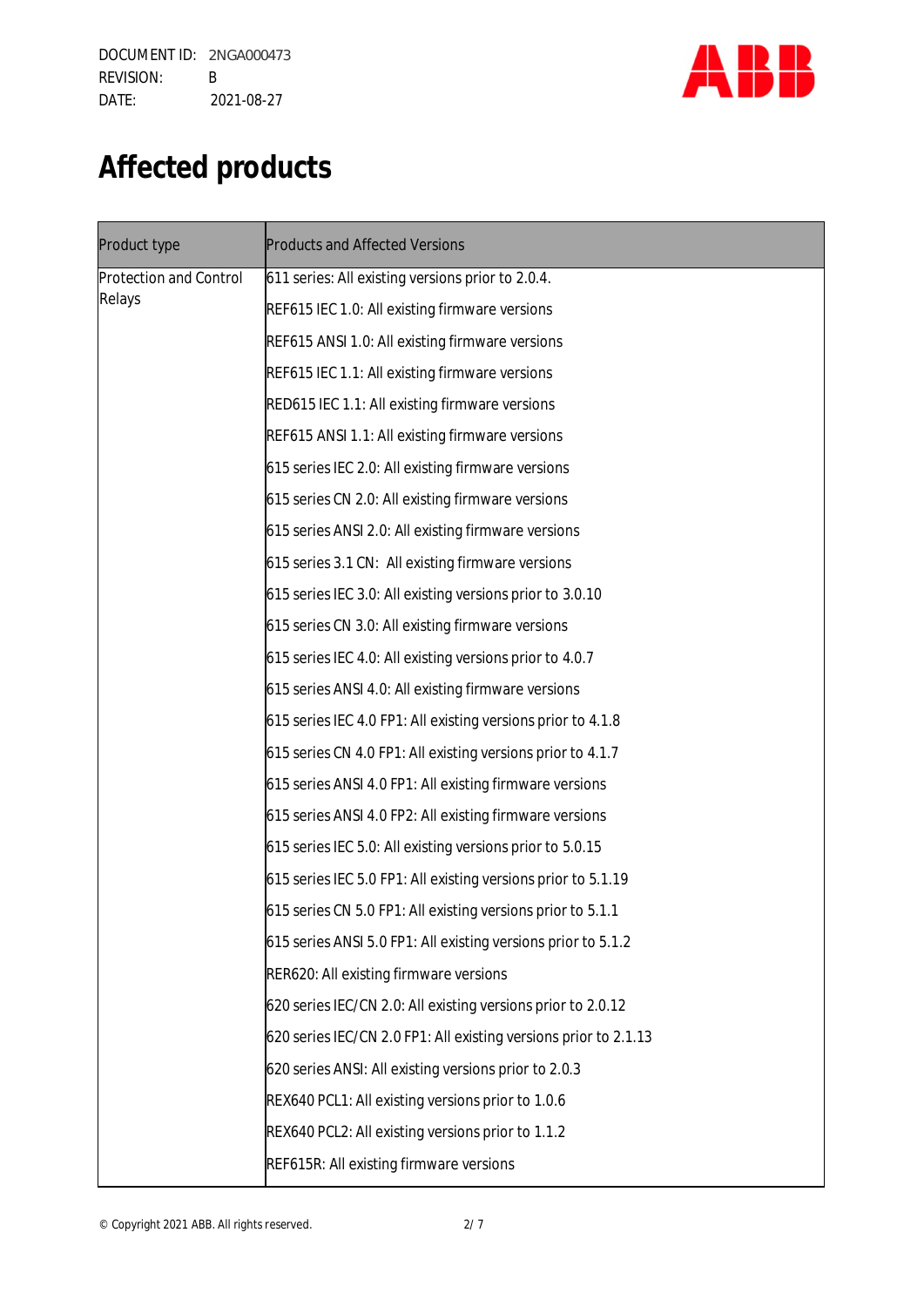

| Product type                                  | <b>Products and Affected Versions</b>                                                                                 |
|-----------------------------------------------|-----------------------------------------------------------------------------------------------------------------------|
|                                               | RER615: All existing versions prior to 2.0.7                                                                          |
| Circuit-Breaker with<br>Integrated Protection | eVD4 equipped with RBX615: All existing firmware versions                                                             |
| Remote Monitoring and<br>Control              | REC615: All existing versions prior to 2.0.7                                                                          |
| <b>Merging Unit</b>                           | SMU615: All existing firmware versions                                                                                |
| Feeder Terminal                               | REF542 plus with option E or F communication module<br>(1VCR009634001, 1VCR009634002): All existing firmware versions |
| <b>Communication Adapter</b>                  | SPA-ZC 400 rev C: Firmware version 2.0 and later<br>SPA-ZC 402 rev C: Firmware version 2.0 and later                  |

# **Vulnerability ID**

ABBID: ABBVU-116050-Ripple20

### **Summary**

On the 16<sup>th</sup> of June 2020, a series of vulnerabilities affecting a TCP/IP library from Treck Inc. were made public by JSOF Tech in Jerusalem, Israel. The products listed in this document have integrated this library and thus are affected by the vulnerabilities listed in this document. Firmware updates will be announced at a later stage and this notification will be updated accordingly.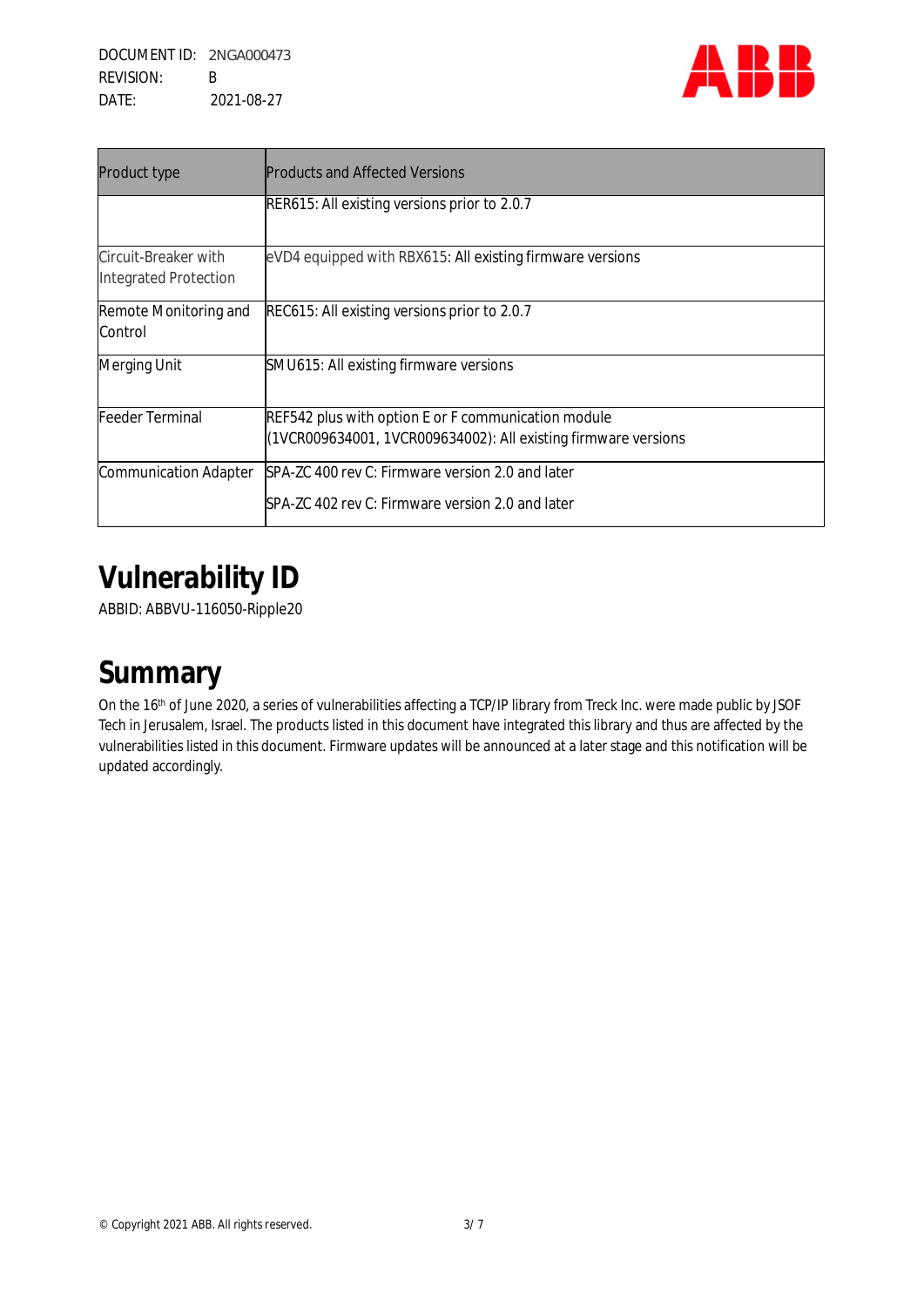

## **Vulnerability severity**

The severity assessment has been performed by using the FIRST Common Vulnerability Scoring System (CVSS) v3. The CVSS Environmental Score, which can affect the vulnerability severity, is not provided in this advisory since it reflects the potential impact of a vulnerability within the end-user organizations' computing environment; enduser organizations are therefore recommended to analyze their situation and specify the Environmental Score.

CVSS v3.0 Base Score: 7.3 (High) CVSS v3 Temporal Score: 6.5 (Medium) CVSS v3 Vector: CVSS:3.0/AV:N/AC:L/PR:N/UI:N/S:U/C:L/I:L/A:L/E:U/RL:W/RC:C CVSS v3 Link: https://www.first.org/cvss/calculator/3.0#CVSS:3.0/AV:N/AC:L/PR:N/UI:N/S:U/C:L/I:L /A:L/E:U/RL:W/RC:C

#### **Recommended actions**

To minimize the risk of the Ripple20 vulnerabilities users should take these defensive measures:

- Avoid exposure of the devices to the Internet and use secure methods like VPN when accessing them remotely.
- Locate the control system network behind a firewall and segregate them from other networks.
- Use a firewall, NAT device to block
	- o malformed TCP/IP packets
	- o IP source routing
	- o ICMP Address Mask Reply and MTU update messages

It is recommended to have all assets updated with the latest firmware and security patches.

Firmware updates can be downloaded from here: https://protection.datacare.abb.com/

Following table consist products which have firmware update available with a version that includes Ripple20 fix:

| Product type                            | Products and firmware update versions  |
|-----------------------------------------|----------------------------------------|
| <b>Protection and Control</b><br>Relays | 611 series: version 2.0.4.             |
|                                         | 615 series IEC 3.0: version 3.0.10     |
|                                         | 615 series IEC 4.0: version 4.0.7      |
|                                         | 615 series IEC 4.0 FP1: version 4.1.8  |
|                                         | 615 series CN 4.0 FP1: version 4.1.7   |
|                                         | 615 series IEC 5.0: version 5.0.15     |
|                                         | 615 series IEC 5.0 FP1: version 5.1.19 |
|                                         | 615 series CN 5.0 FP1: version 5.1.1   |
|                                         | 615 series ANSI 5.0 FP1: version 5.1.2 |
|                                         | 620 series IEC/CN 2.0: version 2.0.12  |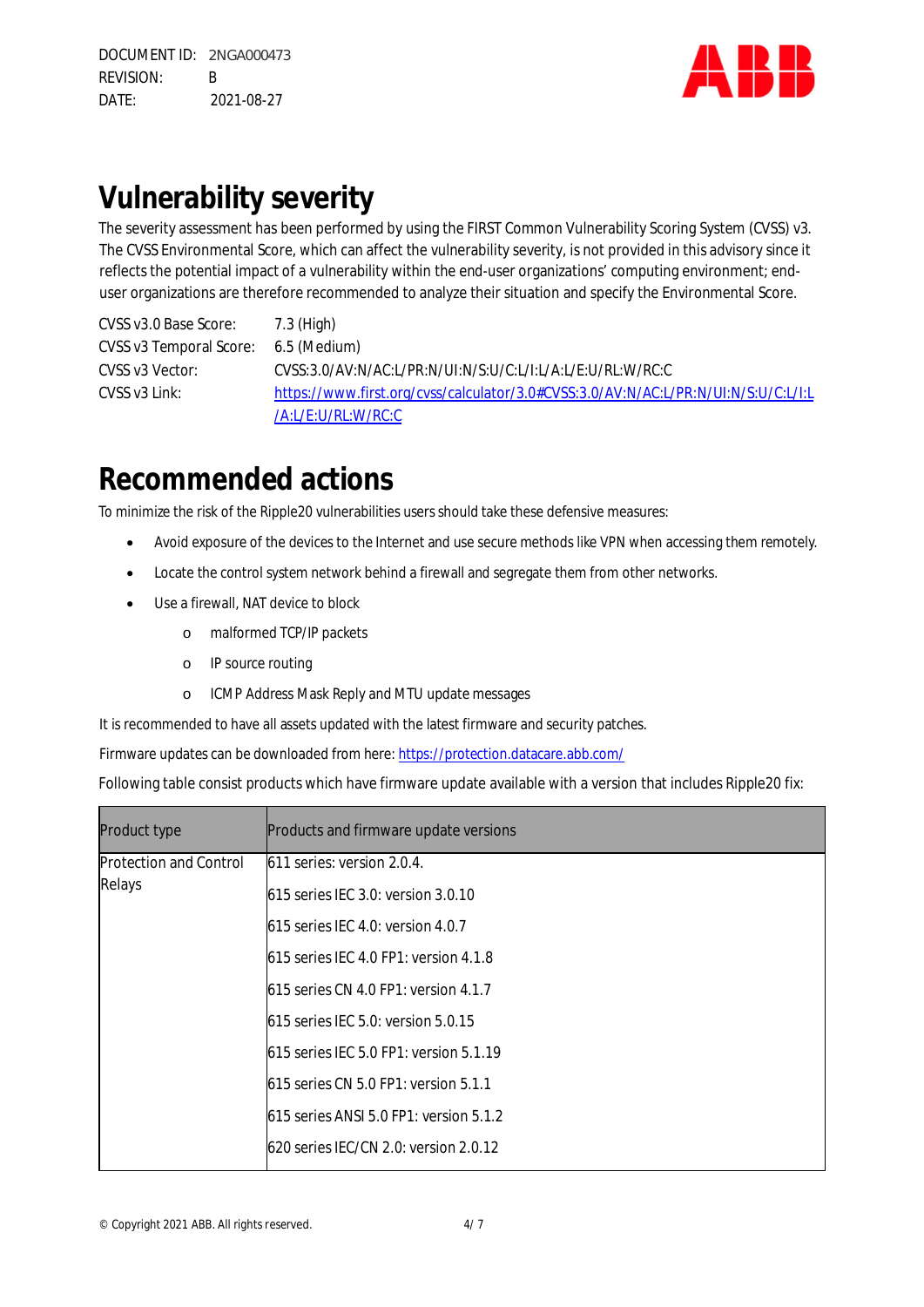

|                                  | 620 series IEC/CN 2.0 FP1: version 2.1.13 |
|----------------------------------|-------------------------------------------|
|                                  | 620 series ANSI: version 2.0.3            |
|                                  | REX640 PCL1: version 1.0.6                |
|                                  | REX640 PCL2: version 1.1.2                |
|                                  | RER615: version 2.0.7                     |
| Remote Monitoring and<br>Control | REC615: version 2.0.7                     |

## **Vulnerability details**

The products listed above use the vulnerable TCP/IP stack. An attacker could exploit the vulnerabilities by sending specially crafted messages via the Ethernet Network.

ABB has analyzed the vulnerabilities of the Ripple20 vulnerability set. Due to the configuration of the stack these 5 out of 19 vulnerabilities are affecting the devices:

| CVE-2020-11907<br>NVD CVSS3.1 score: 6.3 (high)<br>NVD-Link:<br>Effect:<br>Mitigation: | https://nvd.nist.gov/vuln/detail/CVE-2020-11907<br>This vulnerability may cause Denial of Service to TCP connections.<br>Can be mitigated by a firewall device or NAT device that inspects TCP options, rejecting any<br>malformed packets. |
|----------------------------------------------------------------------------------------|---------------------------------------------------------------------------------------------------------------------------------------------------------------------------------------------------------------------------------------------|
| CVE-2020-11909<br>NVD CVSS3.1 score: 5.3 (medium)                                      |                                                                                                                                                                                                                                             |
| NVD-Link:                                                                              | https://nvd.nist.gov/vuln/detail/CVE-2020-11909                                                                                                                                                                                             |
| Effect:                                                                                | Attacker may use this vulnerability to detect the software version of the device.                                                                                                                                                           |
| Mitigation:                                                                            | Can be mitigated by blocking various IP source routing.                                                                                                                                                                                     |
| CVE-2020-11910                                                                         |                                                                                                                                                                                                                                             |
| NVD CVSS3.1 score: 5.3 (medium)                                                        |                                                                                                                                                                                                                                             |
| NVD-Link:                                                                              | https://nvd.nist.gov/vuln/detail/CVE-2020-11910                                                                                                                                                                                             |
| Effect:                                                                                | This vulnerability may cause delays to UDP/TCP connections                                                                                                                                                                                  |
| Mitigation:                                                                            | Can be mitigated by blocking ICMP MTU update message.                                                                                                                                                                                       |
| CVE-2020-11911                                                                         |                                                                                                                                                                                                                                             |
| NVD CVSS3.1 score: 5.3 (medium)                                                        |                                                                                                                                                                                                                                             |
| NVD-Link:                                                                              | https://nvd.nist.gov/vuln/detail/CVE-2020-11911                                                                                                                                                                                             |
| Effect:                                                                                | This vulnerability may cause Denial of Service to UDP/TCP connections.                                                                                                                                                                      |
| Mitigation:                                                                            | Can be mitigated by blocking ICMP Address Mask Reply message.                                                                                                                                                                               |
| CVE-2020-11912                                                                         |                                                                                                                                                                                                                                             |
| NVD CVSS3.1 score: 5.3 (medium)                                                        |                                                                                                                                                                                                                                             |
| NVD-Link:                                                                              | https://nvd.nist.gov/vuln/detail/CVE-2020-11912                                                                                                                                                                                             |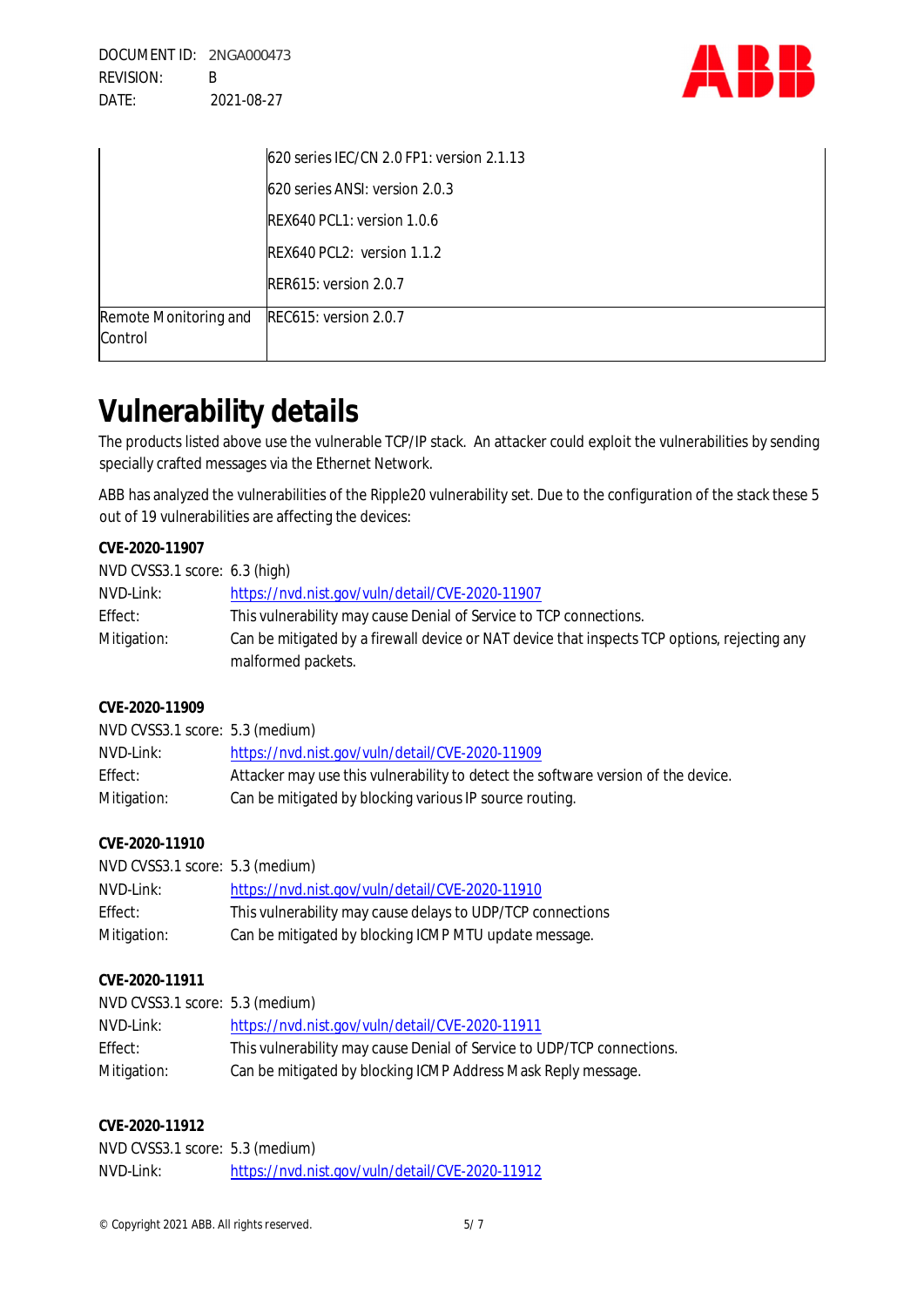

Effect: This vulnerability may cause Denial of Service to TCP connections. Mitigation: Can be mitigated by a firewall device or NAT device that inspects TCP options, rejecting any malformed packets.

#### **Frequently asked questions**

**What is the scope of the vulnerability?**

An attacker who successfully exploited this vulnerability could block the TCP/IP communication to the SCADA system. The protection functions and GOOSE communication will not be affected.

**What causes the vulnerability?**

The vulnerability is caused by a flaw in the TCP/IP stack integrated into the devices.

**What might an attacker use the vulnerability to do?**

An attacker who successfully exploited this vulnerability could cause the TCP/IP communication to the SCADA system to stop or become inaccessible.

**How could an attacker exploit the vulnerability?**

An attacker must send special crafted malformed IP packages to exploit these vulnerabilities.

**Could the vulnerability be exploited remotely?**

Yes, an attacker who has network access can send special frames via the network to exploit the vulnerability. Recommended practices include that process control systems are physically protected, have no direct connections to the Internet, and are separated from other networks by means of a firewall system that has a minimal number of ports exposed.

**When this security advisory was issued, had this vulnerability been publicly disclosed?**

Yes, this vulnerability has been publicly disclosed by the JSOF institute.

**When this security advisory was issued, had ABB received any reports that this vulnerability was being exploited?**

No, ABB had not received any information indicating that this vulnerability had been exploited when this security advisory was originally issued.

**Will ABB deliver software patches for this vulnerability?**

Firmware updates represent an integral part of ABB's life cycle management of Distribution Automation products. ABB will provide the support by delivering the necessary firmware updates according to ABB's Product Life Cycle Management policy. Firmware updates are available and upcoming patches will be announced at a later stage and this notification will be updated accordingly.

#### **Acknowledgement**

ABB thanks JSOF for helping to identify the vulnerabilities and protecting our customers.

#### **References**

https://www.jsof-tech.com/ripple20/